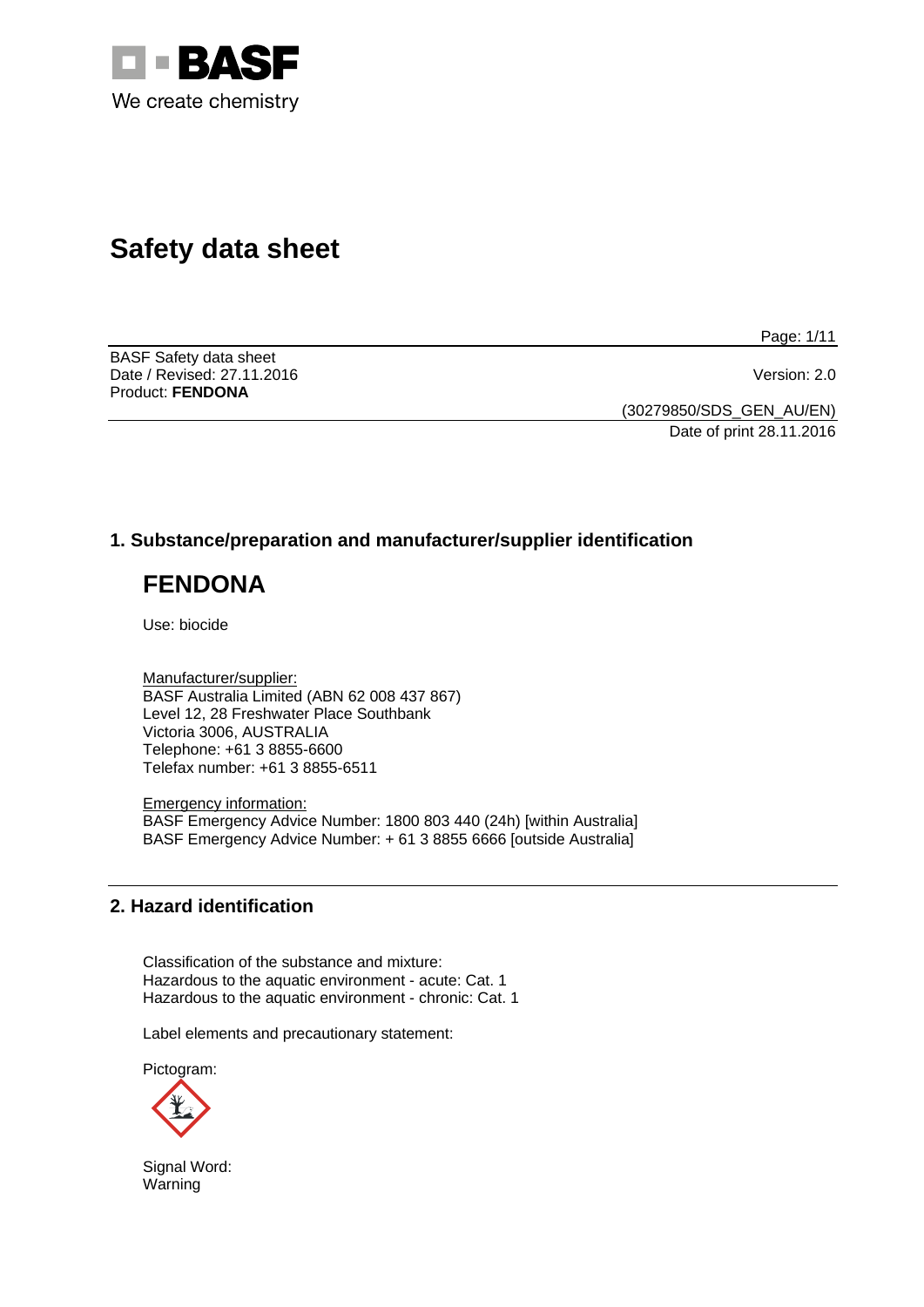Page: 2/11

BASF Safety data sheet Date / Revised: 27.11.2016 Version: 2.0 Product: **FENDONA**

(30279850/SDS\_GEN\_AU/EN)

Date of print 28.11.2016

Hazard Statement: Very toxic to aquatic life. Very toxic to aquatic life with long lasting effects.

Precautionary Statements (Response): Collect spillage.

Precautionary Statements (Disposal): Dispose of contents/container to hazardous or special waste collection point.

Other hazards which do not result in classification: See section 12 - Results of PBT and vPvB assessment. If applicable information is provided in this section on other hazards which do not result in classification but which may contribute to the overall hazards of the substance or mixture.

May produce an allergic reaction. Contains: 1,2-BENZISOTHIAZOL-3(2H)-ONE

# **3. Composition/information on ingredients**

### **Chemical nature**

suspension concentrate (SC), Biocidal product

Hazardous ingredients

alpha-Cypermethrin

Content (W/W): 5.8 % CAS Number: 67375-30-8

Acute Tox.: Cat. 4 (Inhalation - dust) Acute Tox.: Cat. 3 (oral) Skin Corr./Irrit.: Cat. 3 STOT SE: Cat. 3 (irr. to respiratory syst.) STOT RE: Cat. 2 Aquatic Acute: Cat. 1 Aquatic Chronic: Cat. 1 M-factor acute: 10000 M-factor chronic: 1000

1,2-benzisothiazol-3(2H)-one Content (W/W): < 0.05 % CAS Number: 2634-33-5

Acute Tox.: Cat. 4 (oral) Skin Corr./Irrit.: Cat. 2 Eye Dam./Irrit.: Cat. 1 Skin Sens.: Cat. 1 Aquatic Acute: Cat. 1 M-factor acute: 10

# **4. First-Aid Measures**

General advice: Remove contaminated clothing.

If inhaled: Keep patient calm, remove to fresh air.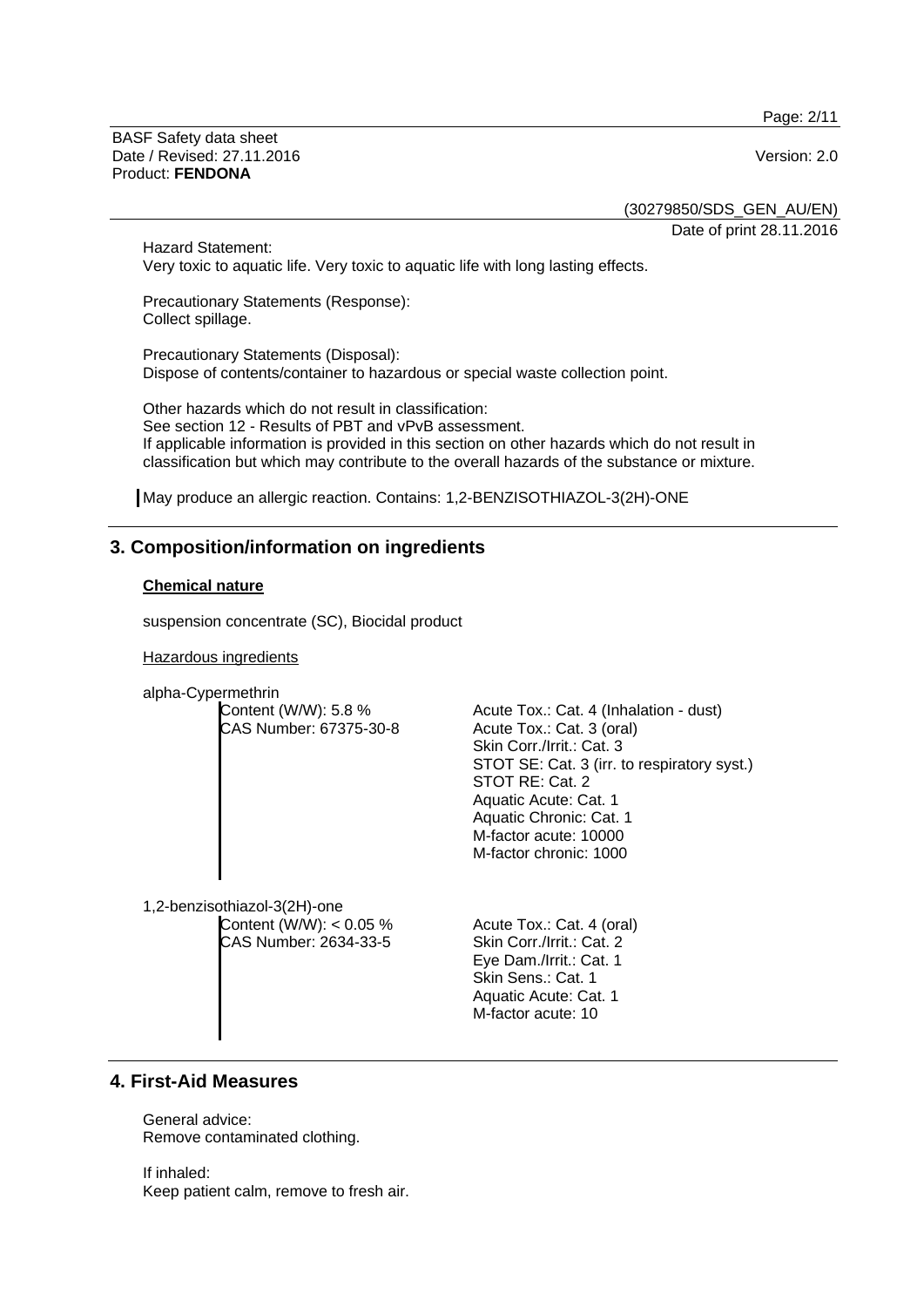Page: 3/11

BASF Safety data sheet Date / Revised: 27.11.2016 **Version: 2.0** Product: **FENDONA**

(30279850/SDS\_GEN\_AU/EN)

Date of print 28.11.2016

On skin contact: Wash thoroughly with soap and water.

On contact with eyes: Wash affected eyes for at least 15 minutes under running water with eyelids held open.

On ingestion: Rinse mouth and then drink plenty of water.

Note to physician: Symptoms: numbness and tingling of hands and feet, lung oedema, convulsions Treatment: Symptomatic treatment (decontamination, vital functions).

# **5. Fire-Fighting Measures**

Suitable extinguishing media: water spray, foam, dry powder, carbon dioxide

Specific hazards: carbon monoxide, carbon dioxide, hydrogen cyanide, hydrogen chloride, nitrogen oxides, organochloric compounds The substances/groups of substances mentioned can be released in case of fire.

Special protective equipment: Wear self-contained breathing apparatus and chemical-protective clothing.

Further information:

In case of fire and/or explosion do not breathe fumes. Keep containers cool by spraying with water if exposed to fire. Collect contaminated extinguishing water separately, do not allow to reach sewage or effluent systems. Dispose of fire debris and contaminated extinguishing water in accordance with official regulations.

### **6. Accidental Release Measures**

Personal precautions:

Use personal protective clothing. Do not breathe vapour/spray. Avoid contact with the skin, eyes and clothing.

Environmental precautions: Do not discharge into the subsoil/soil. Do not discharge into drains/surface waters/groundwater.

Methods for cleaning up or taking up:

For small amounts: Pick up with suitable absorbent material (e.g. sand, sawdust, general-purpose binder, kieselguhr).

For large amounts: Dike spillage. Pump off product.

Dispose of absorbed material in accordance with regulations. Collect waste in suitable containers, which can be labeled and sealed. Clean contaminated floors and objects thoroughly with water and detergents, observing environmental regulations.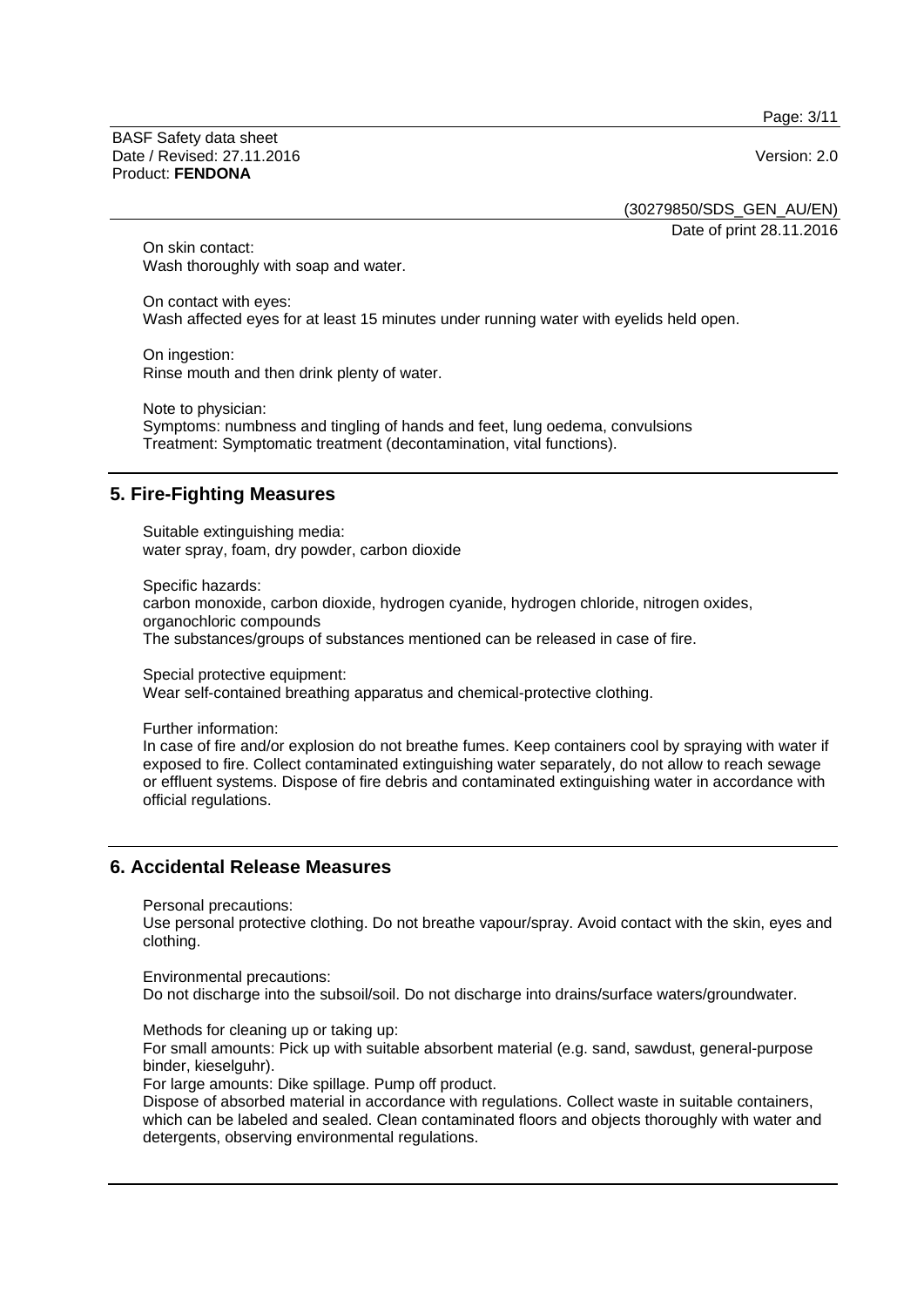Page: 4/11

BASF Safety data sheet Date / Revised: 27.11.2016 Version: 2.0 Product: **FENDONA**

(30279850/SDS\_GEN\_AU/EN) Date of print 28.11.2016

## **7. Handling and Storage**

#### **Handling**

No special measures necessary if stored and handled correctly. Ensure thorough ventilation of stores and work areas. When using do not eat, drink or smoke. Hands and/or face should be washed before breaks and at the end of the shift.

Protection against fire and explosion: No special precautions necessary. The substance/product is non-combustible. Product is not explosive.

#### Storage

Segregate from foods and animal feeds. Further information on storage conditions: Keep away from heat. Protect from direct sunlight.

Protect from temperatures below: -10 °C

Changes in the properties of the product may occur if substance/product is stored below indicated temperature for extended periods of time.

Protect from temperatures above: 40 °C

Changes in the properties of the product may occur if substance/product is stored above indicated temperature for extended periods of time.

# **8. Exposure controls and personal protection**

Components with occupational exposure limits

No occupational exposure limits known.

Personal protective equipment

Respiratory protection: Respiratory protection not required.

Hand protection: Chemical resistant protective gloves

Eye protection: Eye protection not required.

Body protection: Standard work clothes and shoes.

General safety and hygiene measures:

Handle in accordance with good industrial hygiene and safety practice. Wearing of closed work clothing is recommended. Store work clothing separately. Keep away from food, drink and animal feeding stuffs.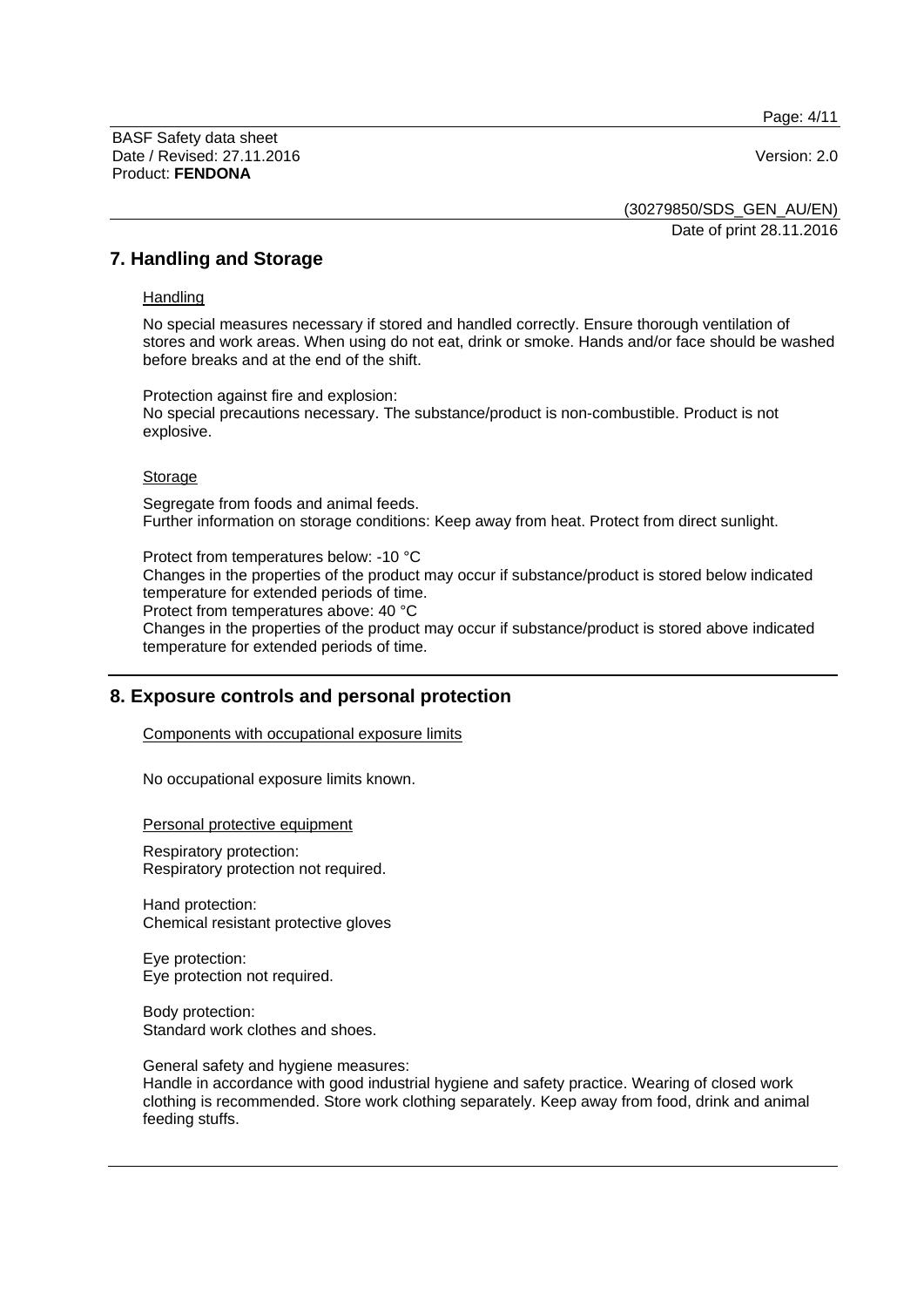Page: 5/11

BASF Safety data sheet Date / Revised: 27.11.2016 Version: 2.0 Product: **FENDONA**

(30279850/SDS\_GEN\_AU/EN)

Date of print 28.11.2016

# **9. Physical and Chemical Properties**

| Form:<br>Colour:<br>Odour:<br>Odour threshold:  | suspension<br>white<br>faintly aromatic<br>Not determined due to potential health hazard by inhalation.                                                                                                               |                             |
|-------------------------------------------------|-----------------------------------------------------------------------------------------------------------------------------------------------------------------------------------------------------------------------|-----------------------------|
| pH value:                                       | approx. $6 - 8$<br>(water, 1 %(m), 20 °C)                                                                                                                                                                             |                             |
| crystallization temperature:<br>Boiling point:  | approx. $-5.7$ °C<br>approx. 100 °C<br>Information applies to the solvent.                                                                                                                                            |                             |
| Flash point:                                    | >100 °C<br>Non-flammable.                                                                                                                                                                                             |                             |
| Evaporation rate:                               | not applicable                                                                                                                                                                                                        |                             |
|                                                 | Flammability (solid/gas): Based on the structure or<br>composition there is no indication of                                                                                                                          |                             |
| Lower explosion limit:                          | flammability<br>As a result of our experience with this                                                                                                                                                               |                             |
|                                                 | product and our knowledge of its<br>composition we do not expect any<br>hazard as long as the product is used<br>appropriately and in accordance with<br>the intended use.                                            |                             |
| Upper explosion limit:                          | As a result of our experience with this<br>product and our knowledge of its<br>composition we do not expect any<br>hazard as long as the product is used<br>appropriately and in accordance with<br>the intended use. |                             |
| Ignition temperature:                           | 425 °C                                                                                                                                                                                                                | (Directive 92/69/EEC, A.15) |
| Thermal decomposition:                          | No decomposition if stored and<br>handled as prescribed/indicated.                                                                                                                                                    |                             |
| Explosion hazard:<br>Fire promoting properties: | not explosive<br>not fire-propagating                                                                                                                                                                                 | (Directive 92/69/EEC, A.14) |
| Vapour pressure:                                | approx. 23 hPa<br>(20 °C)<br>Information applies to the solvent.                                                                                                                                                      |                             |
| Density:                                        | approx. 1.03 g/cm3<br>(20 °C)                                                                                                                                                                                         | (OECD Guideline 109)        |
| Relative vapour density (air):                  | not applicable                                                                                                                                                                                                        |                             |
| Solubility in water:                            | dispersible                                                                                                                                                                                                           |                             |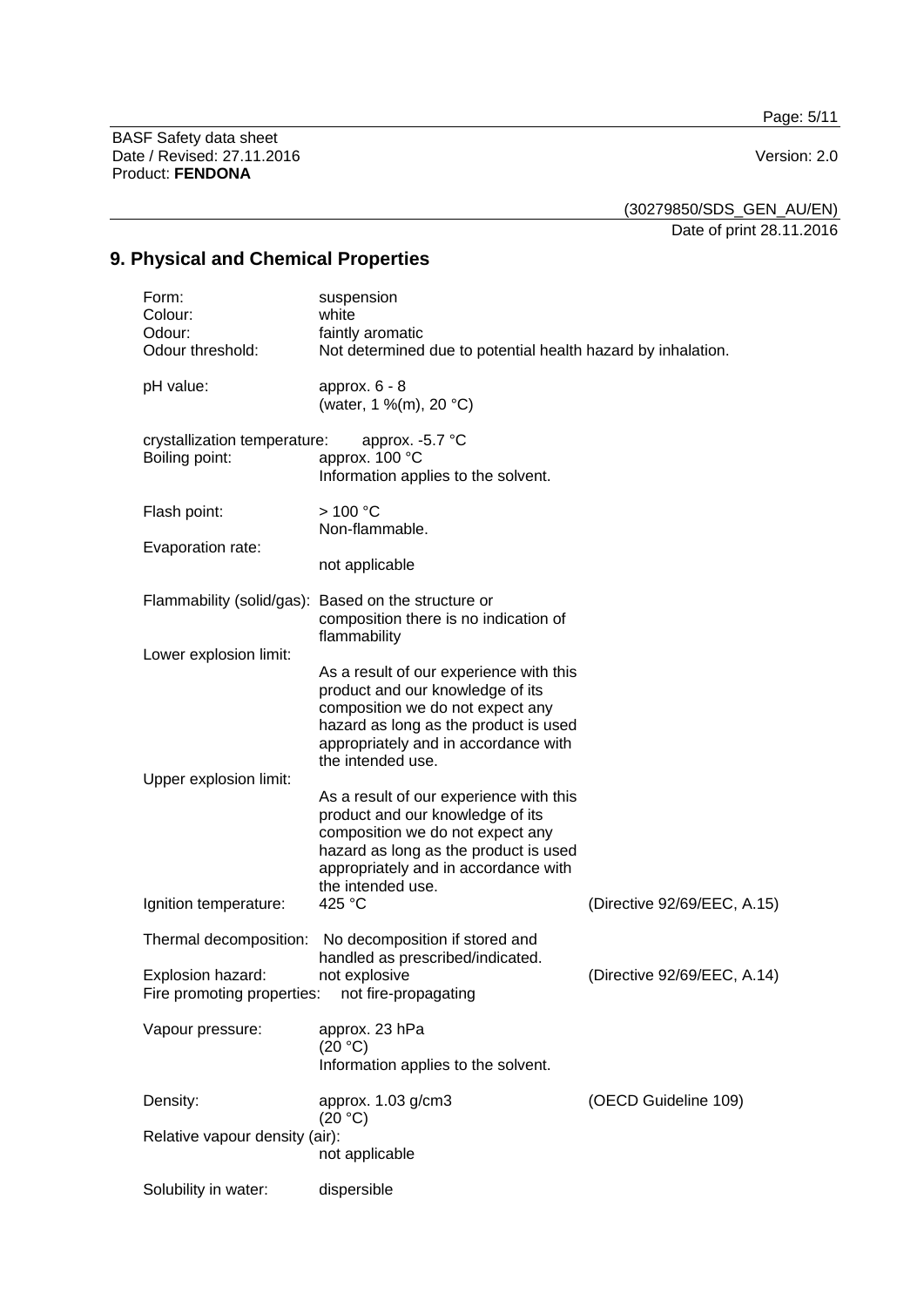Page: 6/11

BASF Safety data sheet Date / Revised: 27.11.2016 **Version: 2.0** Product: **FENDONA**

(30279850/SDS\_GEN\_AU/EN)

Date of print 28.11.2016

| Partitioning coefficient n-octanol/water (log Pow): | not applicable |
|-----------------------------------------------------|----------------|
| Viscosity, dynamic:                                 | 28 mPa.s       |

 $(20 °C)$ 

Other Information:

If necessary, information on other physical and chemical parameters is indicated in this section.

# **10. Stability and Reactivity**

Conditions to avoid: See MSDS section 7 - Handling and storage.

Thermal decomposition: No decomposition if stored and handled as prescribed/indicated.

(OECD 114)

Substances to avoid: strong bases, strong acids, strong oxidizing agents

Hazardous reactions: No hazardous reactions if stored and handled as prescribed/indicated.

Hazardous decomposition products: No hazardous decomposition products if stored and handled as prescribed/indicated.

# **11. Toxicological Information**

### **Acute toxicity**

Assessment of acute toxicity:

Virtually nontoxic after a single ingestion. Virtually nontoxic after a single skin contact. Virtually nontoxic by inhalation.

Experimental/calculated data: LD50 rat (oral): > 5,000 mg/kg (Guideline 92/69/EEC, B.1)

LC50 rat (by inhalation): > 2.08 mg/l 4 h (OECD Guideline 403) Highest concentration available for testing. No mortality was observed. An aerosol was tested.

LD50 rat (dermal): > 2,000 mg/kg (Directive 92/69/EEC, B.3) No mortality was observed.

### **Irritation**

Assessment of irritating effects:

Not irritating to the eyes. Not irritating to the skin. The product has not been tested. The statement has been derived from substances/products of a similar structure or composition.

Experimental/calculated data: Skin corrosion/irritation rabbit: (OECD Guideline 404)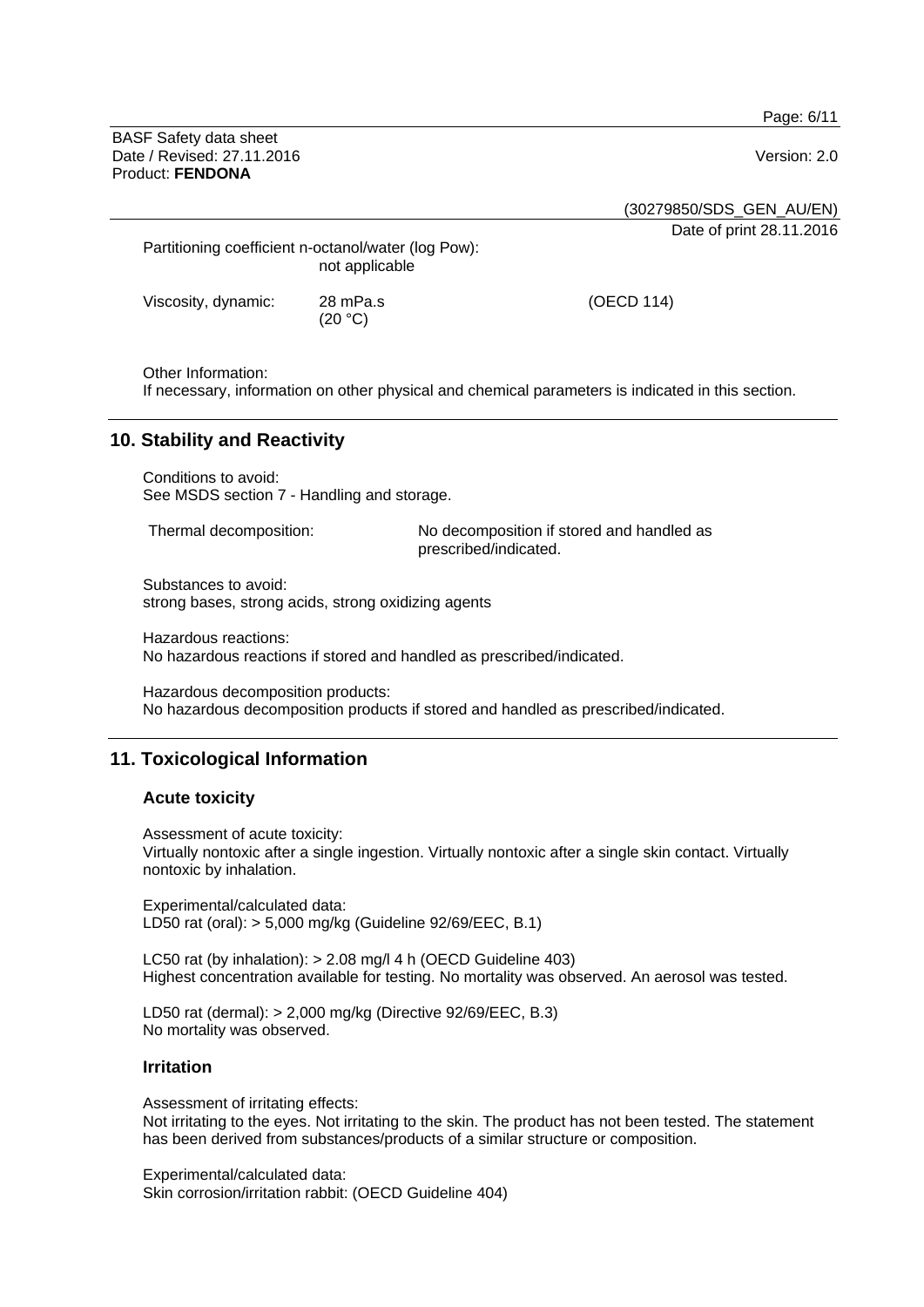Page: 7/11

BASF Safety data sheet Date / Revised: 27.11.2016 **Version: 2.0** Product: **FENDONA**

(30279850/SDS\_GEN\_AU/EN) Date of print 28.11.2016

Serious eye damage/irritation rabbit: (OECD Guideline 405)

#### **Respiratory/Skin sensitization**

Assessment of sensitization:

There is no evidence of a skin-sensitizing potential. The product has not been tested. The statement has been derived from substances/products of a similar structure or composition.

Experimental/calculated data: modified Buehler test guinea pig: (OECD Guideline 406)

#### **Germ cell mutagenicity**

Assessment of mutagenicity:

The product has not been tested. The statement has been derived from the properties of the individual components. Mutagenicity tests revealed no genotoxic potential.

#### **Carcinogenicity**

Assessment of carcinogenicity:

The product has not been tested. The statement has been derived from the properties of the individual components. The results of various animal studies gave no indication of a carcinogenic effect.

### **Reproductive toxicity**

Assessment of reproduction toxicity:

The product has not been tested. The statement has been derived from the properties of the individual components. The results of animal studies gave no indication of a fertility impairing effect.

#### **Developmental toxicity**

Assessment of teratogenicity:

The product has not been tested. The statement has been derived from the properties of the individual components. Animal studies gave no indication of a developmental toxic effect at doses that were not toxic to the parental animals.

The product contains: alpha-Cypermethrin May cause paraesthesia.

### **Specific target organ toxicity (single exposure):**

Assessment of STOT single:

Based on the available information there is no specific target organ toxicity to be expected after a single exposure.

Remarks: The product has not been tested. The statement has been derived from the properties of the individual components.

### **Repeated dose toxicity and Specific target organ toxicity (repeated exposure)**

Assessment of repeated dose toxicity: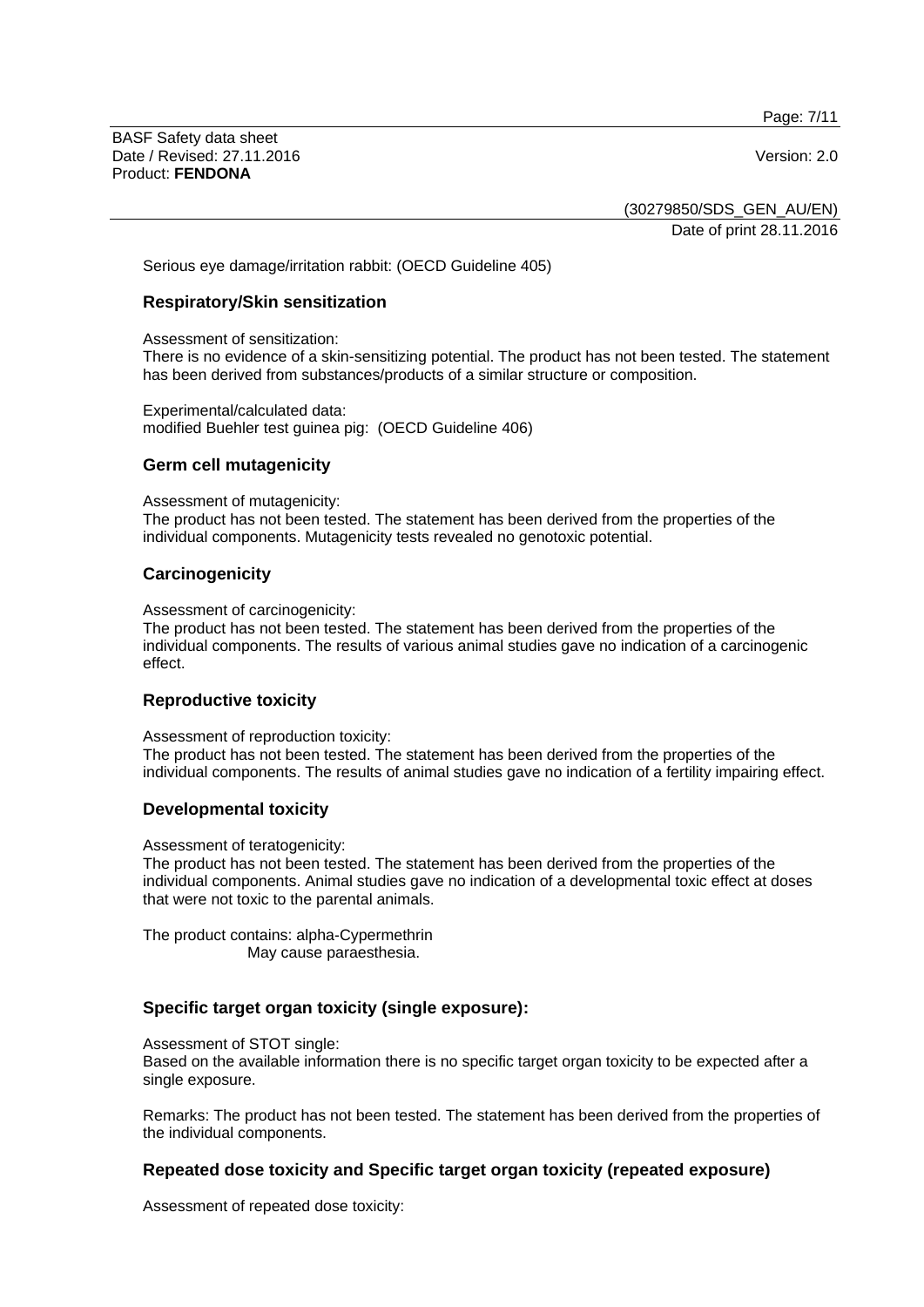Page: 8/11

BASF Safety data sheet Date / Revised: 27.11.2016 **Version: 2.0** Product: **FENDONA**

(30279850/SDS\_GEN\_AU/EN)

Date of print 28.11.2016

The product has not been tested. The statement has been derived from the properties of the individual components.

Information on: alpha-Cypermethrin Assessment of repeated dose toxicity: Repeated oral exposure may affect certain organs. Damages the peripheral nerve system. ----------------------------------

### **Aspiration hazard**

No aspiration hazard expected. The product has not been tested. The statement has been derived from the properties of the individual components.

#### **Other relevant toxicity information**

Misuse can be harmful to health.

## **12. Ecological Information**

#### **Ecotoxicity**

Assessment of aquatic toxicity: Very toxic to aquatic life with long lasting effects. The product has not been tested. The statement has been derived from the properties of the individual components.

Information on: alpha-cypermethrin Toxicity to fish: LC50 (96 h) 0.00093 mg/l, Pimephales promelas (OPP 72-1 (EPA-Guideline), Flow through.) ----------------------------------

Information on: alpha-cypermethrin Aquatic invertebrates: EC50 (48 h) 0.0003 mg/l, Daphnia magna (OECD Guideline 202, part 1) ----------------------------------

Information on: alpha-cypermethrin Aquatic plants: EC50  $(7 d)$  > 0.00139 mg/l (growth rate), Lemna gibba (OECD Guideline 201)

No observed effect concentration (7 d) > 0.00139 mg/l (growth rate), Lemna gibba (OECD guideline 221, static)

EC50 (72 h) > 0.027 mg/l (growth rate), Anabaena flos-aquae (OECD Guideline 201) ----------------------------------

Information on: alpha-cypermethrin Chronic toxicity to fish: No observed effect concentration (34 d) 0,03 µg/L, Pimephales promelas (OPP 72-4 (EPA-Guideline), Flow through.)

----------------------------------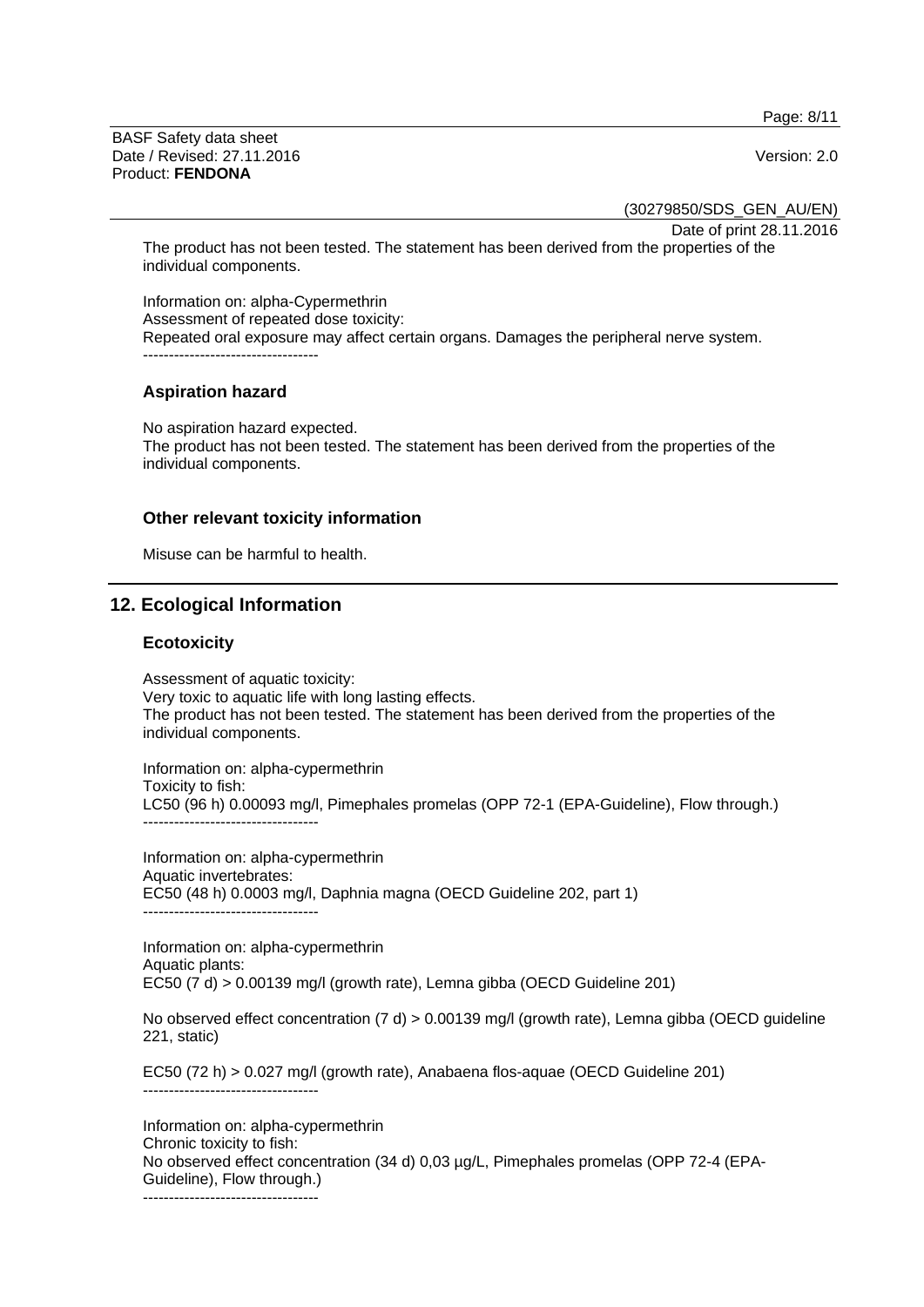Page: 9/11

BASF Safety data sheet Date / Revised: 27.11.2016 **Version: 2.0** Product: **FENDONA**

(30279850/SDS\_GEN\_AU/EN)

Date of print 28.11.2016

Information on: alpha-cypermethrin Chronic toxicity to aquatic invertebrates: No observed effect concentration (21 d), 0.00003 mg/l 0,03 µg/L, Daphnia magna (OPP 72-4 (EPA-Guideline), semistatic) ----------------------------------

### **Mobility**

Assessment transport between environmental compartments: The product has not been tested. The statement has been derived from the properties of the individual components.

Information on: alpha-cypermethrin Assessment transport between environmental compartments: Following exposure to soil, adsorption to solid soil particles is probable, therefore contamination of groundwater is not expected.

----------------------------------

#### **Persistence and degradability**

Information on: alpha-cypermethrin Assessment biodegradation and elimination (H2O): Not readily biodegradable (by OECD criteria).  $-$ 

### **Bioaccumulation potential**

Assessment bioaccumulation potential: The product has not been tested. The statement has been derived from the properties of the individual components.

Information on: alpha-cypermethrin Bioaccumulation potential: Bioconcentration factor: 155 - 910 (73 d), Cyprinus carpio (OECD Guideline 305 C) ----------------------------------

### **Additional information**

Other ecotoxicological advice: Do not discharge product into the environment without control.

### **13. Disposal Considerations**

Must be disposed of or incinerated in accordance with local regulations.

Contaminated packaging: Contaminated packaging should be emptied as far as possible and disposed of in the same manner as the substance/product.

### **14. Transport Information**

**Domestic transport:**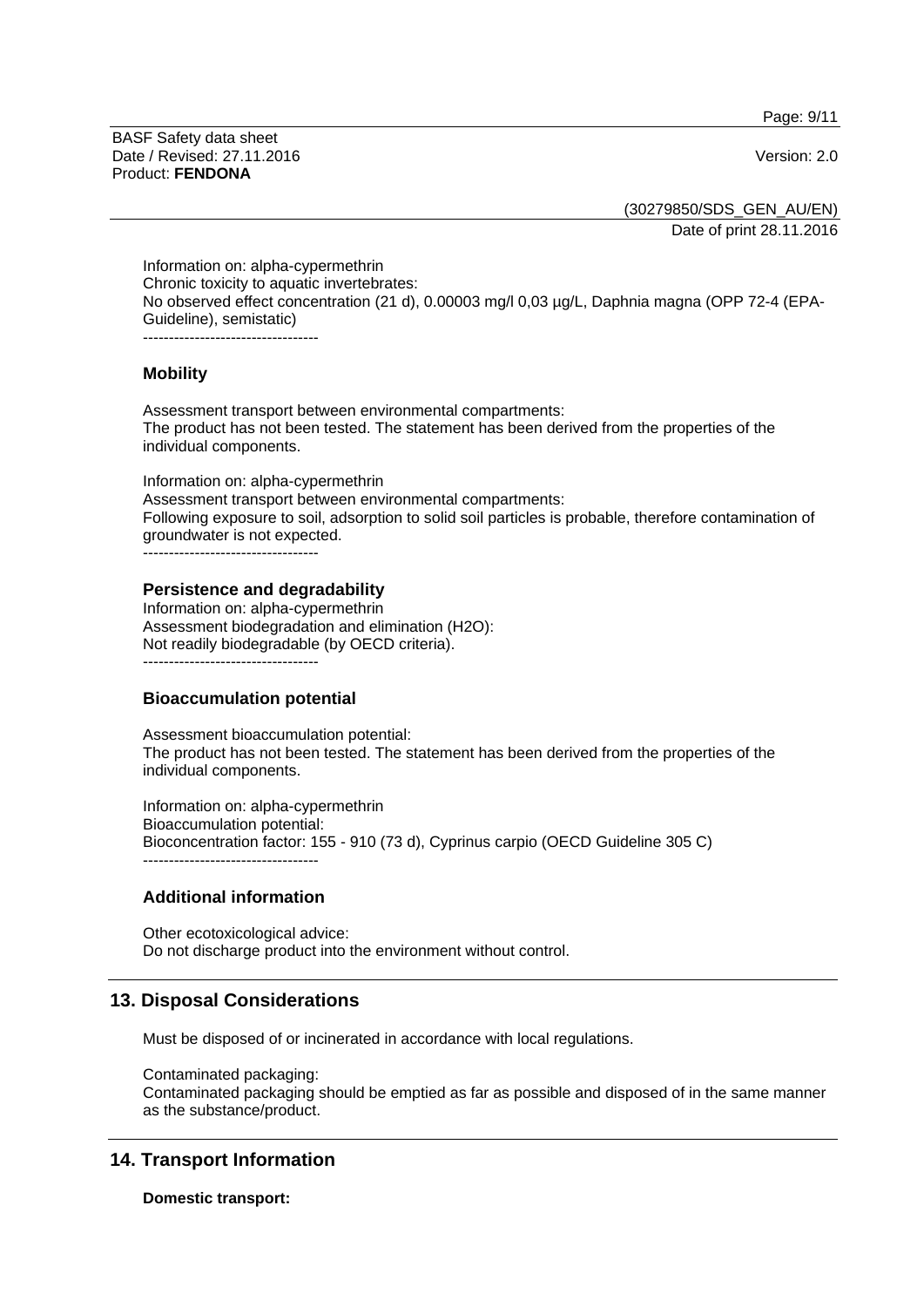Page: 10/11

BASF Safety data sheet Date / Revised: 27.11.2016 Version: 2.0 Product: **FENDONA**

(30279850/SDS\_GEN\_AU/EN)

Date of print 28.11.2016

| Hazard class:<br>Packing group:<br>ID number:<br>Hazard label:<br>Proper shipping name:                      | 9<br>Ш<br><b>UN 3082</b><br>9, EHSM<br>ENVIRONMENTALLY HAZARDOUS SUBSTANCE, LIQUID,<br>N.O.S. (contains ALPHA-CYPERMETHRIN)                 |  |
|--------------------------------------------------------------------------------------------------------------|---------------------------------------------------------------------------------------------------------------------------------------------|--|
| <b>Further information</b><br>Hazchem Code:3Z<br><b>IERG Number:47</b>                                       |                                                                                                                                             |  |
| Sea transport<br><b>IMDG</b>                                                                                 |                                                                                                                                             |  |
| Hazard class:<br>Packing group:<br>ID number:<br>Hazard label:<br>Marine pollutant:<br>Proper shipping name: | 9<br>III<br><b>UN 3082</b><br>9, EHSM<br><b>YES</b><br>ENVIRONMENTALLY HAZARDOUS SUBSTANCE, LIQUID,<br>N.O.S. (contains ALPHA-CYPERMETHRIN) |  |
| Air transport<br><b>IATA/ICAO</b>                                                                            |                                                                                                                                             |  |
| Hazard class:<br>Packing group:<br>ID number:<br>Hazard label:<br>Proper shipping name:                      | 9<br>$\mathbf{III}$<br><b>UN 3082</b><br>9, EHSM<br>ENVIRONMENTALLY HAZARDOUS SUBSTANCE, LIQUID,<br>N.O.S. (contains ALPHA-CYPERMETHRIN)    |  |
|                                                                                                              |                                                                                                                                             |  |

#### **Further information**

Environmentally Hazardous Substances meeting the description of UN 3077 or UN 3082 are not subjected to the Australian Dangerous Goods Code when transported by road or rail in packagings not exceeding 500 kg(L) or IBCs.

# **15. Regulatory Information**

### **Other regulations**

If other regulatory information applies that is not already provided elsewhere in this safety data sheet, then it is described in this subsection.

Standard for the Uniform Scheduling of Medicines and Poisons (SUSMP): Schedule 6